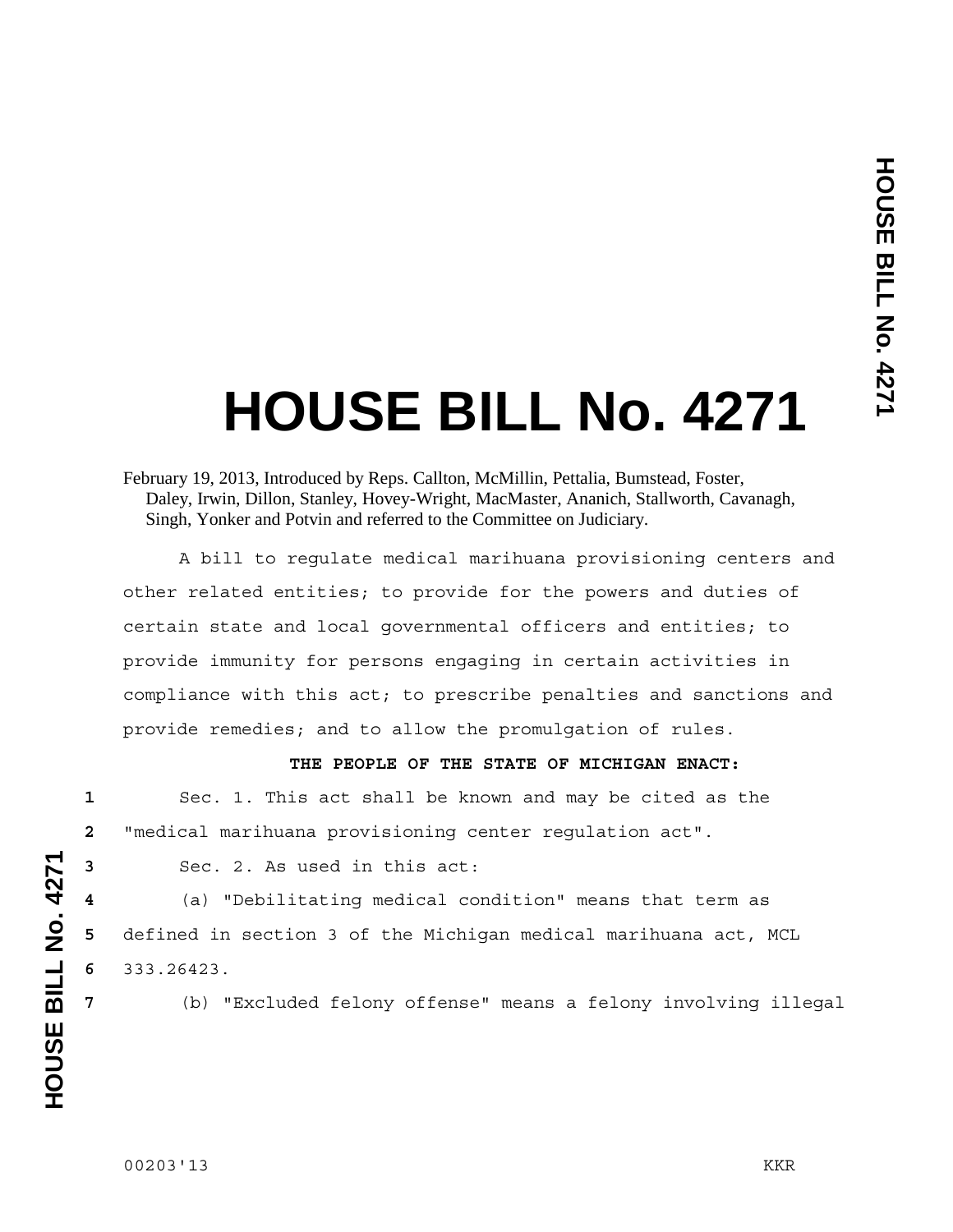drugs. Excluded felony offense does not include a conviction for activity allowed under the Michigan medical marihuana act or this act, even if the activity occurred before the enactment of this act or the Michigan medical marihuana act.

(c) "Marihuana" means that term as defined in section 3 of the Michigan medical marihuana act, MCL 333.26423.

(d) "Medical marihuana" means marihuana for medical use as that term is defined in section 3 of the Michigan medical marihuana act, MCL 333.26423.

(e) "Medical marihuana provisioning center" or "provisioning center" means a commercial entity located in this state that acquires, possesses, cultivates, manufactures, delivers, transfers, or transports medical marihuana and sells, supplies, or dispenses medical marihuana to registered qualifying patients, directly or through the patients' registered primary caregivers. Provisioning center includes any commercial property where medical marihuana is sold to registered qualifying patients and registered primary caregivers.

(f) "Michigan medical marihuana act" means the Michigan medical marihuana act, 2008 IL 1, MCL 333.26421 to 333.26430.

(g) "Municipality" means a city, township, or village.

(h) "Paraphernalia" means drug paraphernalia as defined in section 7451 of the public health code, 1978 PA 368, MCL 333.7451, that is or may be used in association with medical marihuana.

(i) "Provisioning center agent" means a principal officer, board member, employee, or operator, or any other individual acting as an agent of a provisioning center.

## 00203'13 KKR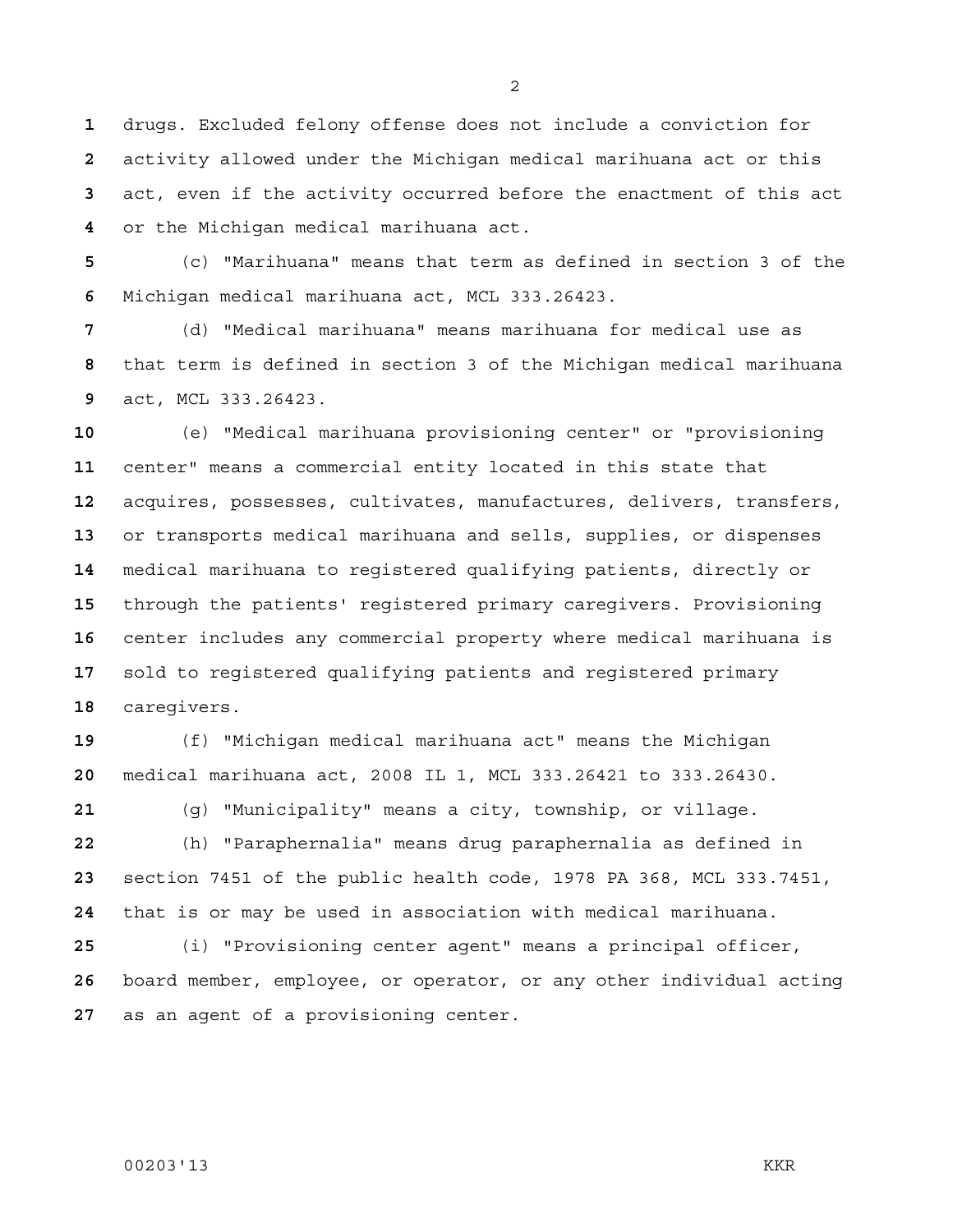(j) "Registered primary caregiver" means a person who has a valid, unexpired registry identification card as a primary caregiver or who satisfies the criteria listed in section 9(b) or (c) of the Michigan medical marihuana act, MCL 333.26429, and possesses the documentation that constitutes a valid registry identification card under that section.

(k) "Registered qualifying patient" means a person who meets any of the following requirements:

(*i*) Has a valid, unexpired registry identification card as a qualifying patient.

(*ii*) Satisfies the criteria listed in section 9(b) or (c) of the Michigan medical marihuana act, MCL 333.26429, and possesses the documentation that constitutes a valid registry identification card under that section.

(*l*) "Registry identification card" means that term as defined in section 3 of the Michigan medical marihuana act, MCL 333.26423.

(m) "Safety compliance facility" means an entity that tests marihuana produced for medical use for contaminants or potency.

(n) "Safety compliance facility agent" means a principal officer, board member, employee, operator, or agent of a safety compliance facility.

(o) "Seedling" means a marihuana plant that has no flowers, is less than 12 inches in height, and is less than 12 inches in diameter.

(p) "Usable marihuana" means the completely dried leaves and flowers of the marihuana plant but does not include the seeds, stalks, nondried leaves, or roots of the plant. Any cooking mixture

#### 

00203'13 KKR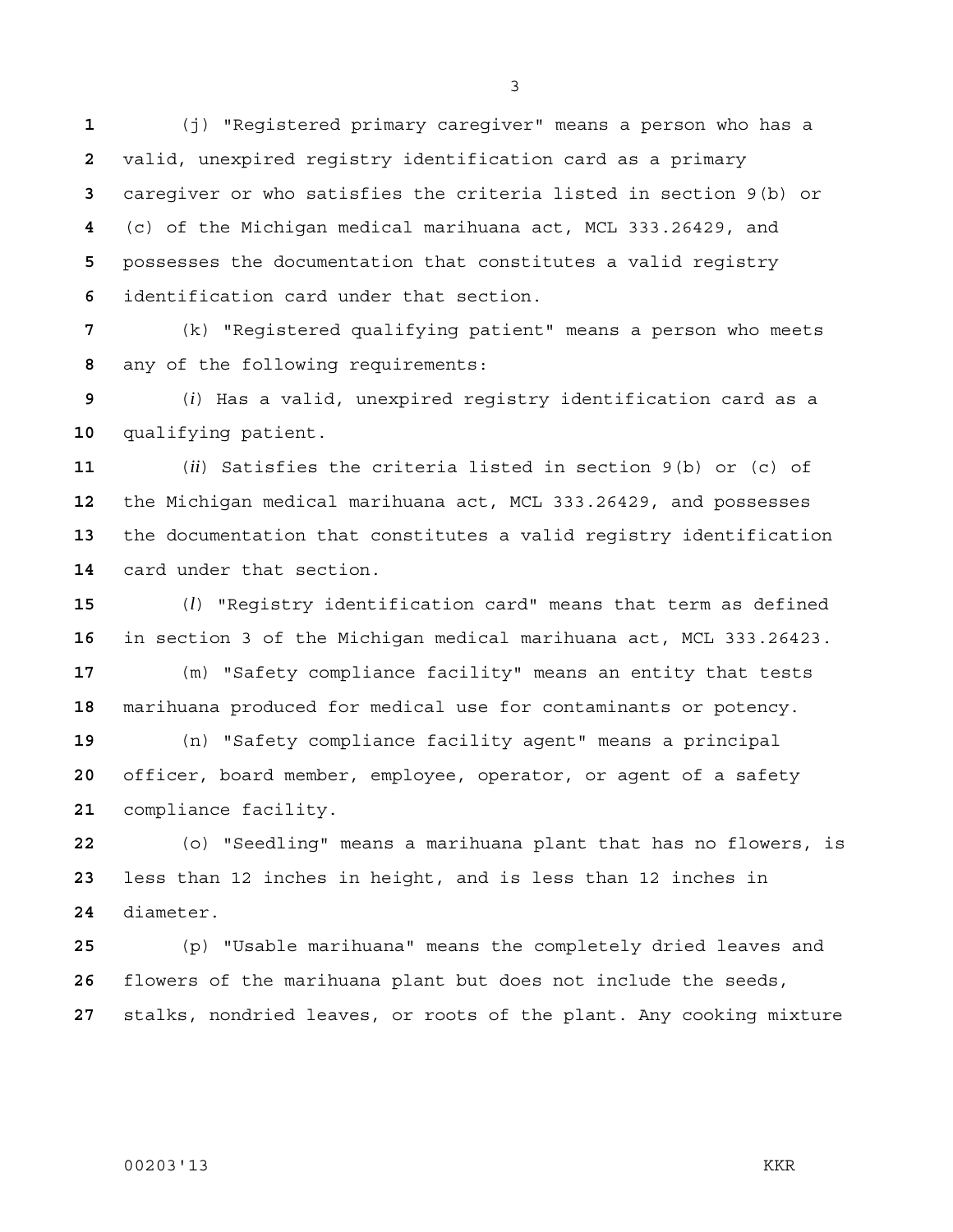or preparation used to prepare marihuana infused ingestible or topical products is not usable marihuana, if the ingestible or topical product has or will have the amount of actual marihuana plant material used in its preparation clearly marked on its packaging.

(q) "Visiting qualifying patient" means a patient who is not a resident of this state or who has been a resident of this state for less than 30 days and who possesses a registry identification card, or its equivalent, that was issued under the laws of another state, district, territory, commonwealth, or insular possession of the United States and that allows the use of medical marihuana by the patient.

Sec. 3. (1) Except as otherwise provided in this act, if a provisioning center has been granted any applicable required municipal registration or license and is operating in compliance with this act and any applicable municipal ordinance, the provisioning center and the provisioning center agents acting on its behalf are not subject to any of the following for engaging in activities described in subsection (2):

(a) Criminal penalties under state law or local ordinances.

(b) State or local civil prosecution.

(c) Search or inspection, except for an inspection authorized by the municipality.

(d) Seizure.

(e) Any sanction, including disciplinary action or denial of a right or privilege, by a business or occupational or professional licensing board or bureau.

## 00203'13 KKR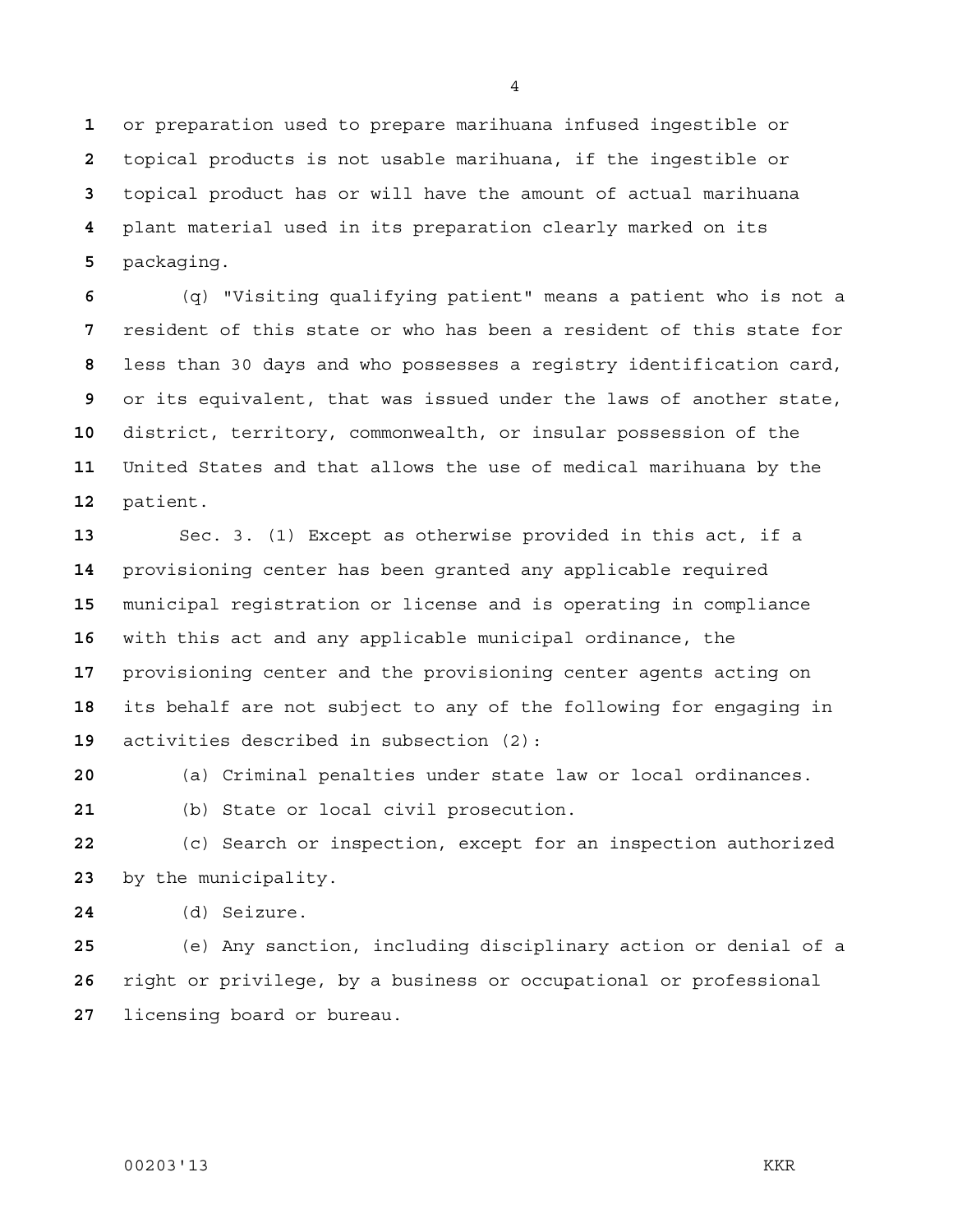(2) Activities that are exempt from regulation and sanctions under subsection (1) include all of the following:

(a) Purchasing or receiving marihuana seeds to grow medical marihuana from visiting qualifying patients, registered qualifying patients, registered primary caregivers, or provisioning centers.

(b) Purchasing or receiving medical marihuana, including seedlings, from 1 or more other provisioning centers if purchasing or receiving medical marihuana from the provisioning center is not prohibited by the municipality where the provisioning center is located.

(c) Purchasing or receiving medical marihuana from a registered qualifying patient or a registered primary caregiver if purchasing or receiving medical marihuana from a registered qualifying patient or registered primary caregiver is not prohibited by the municipality where the provisioning center is located and if the amount purchased does not exceed the registered qualifying patient's or registered primary caregiver's medical marihuana possession limits under the Michigan medical marihuana act.

(d) Cultivating or manufacturing medical marihuana.

(e) Possessing or manufacturing paraphernalia.

(f) Possessing or processing medical marihuana produced by the provisioning center or obtained pursuant to subdivision (a) or (b) on the provisioning center premises or while the medical marihuana is being transported pursuant to this section.

(g) If not prohibited by municipal law, transporting medical marihuana, including seedlings, between the provisioning center and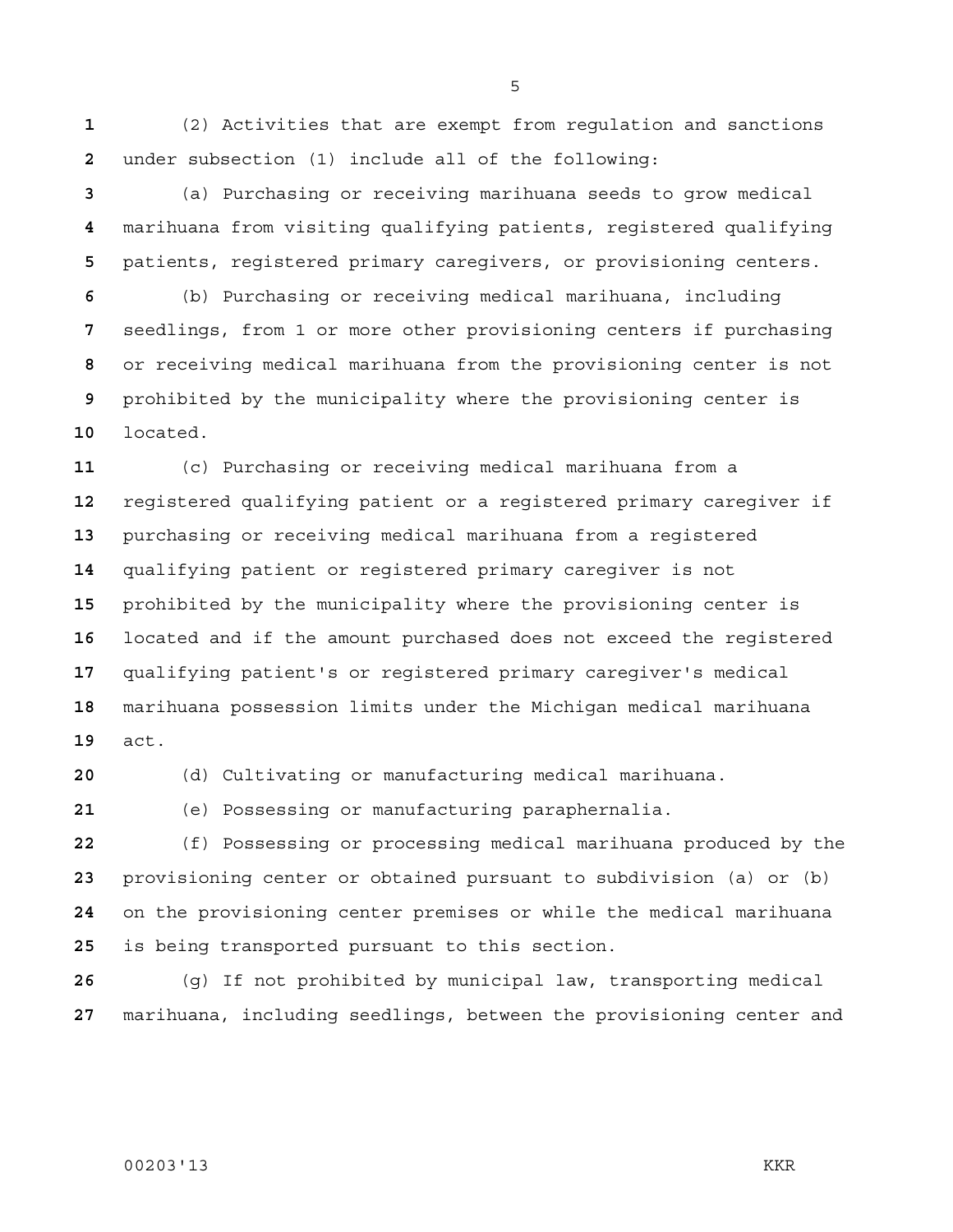another provisioning center or a safety compliance facility.

(h) Transporting or delivering medical marihuana or paraphernalia to the residence of a registered qualifying patient or a registered primary caregiver if transportation and delivery are not prohibited by the municipality in which the transportation and delivery occur.

(i) Supplying, selling, dispensing, transferring, or delivering medical marihuana, paraphernalia, or related supplies and educational materials in compliance with the procedures and limitations detailed in section 7(11) to (13).

Sec. 3a. An entity that, on the effective date of this act, is operating in this state as a provisioning center, is operating and continues to operate in compliance with this act, and is not prohibited by any applicable municipal ordinance may continue to operate as a provisioning center under this act. An entity described in this section is considered a provisioning center under this act, and the entity and the agents acting on its behalf are eligible for the immunity provided in this act and are subject to the penalties, sanctions, and remedies prescribed or provided in this act.

Sec. 4. (1) Except as otherwise provided in this act, a safety compliance facility that has been granted any applicable required municipal registration or license and is operating in compliance with any applicable municipal ordinance and this act is not subject to any of the following for engaging in activities described in subsection (2):

(a) Criminal penalties under state law or local ordinances.

## 00203'13 KKR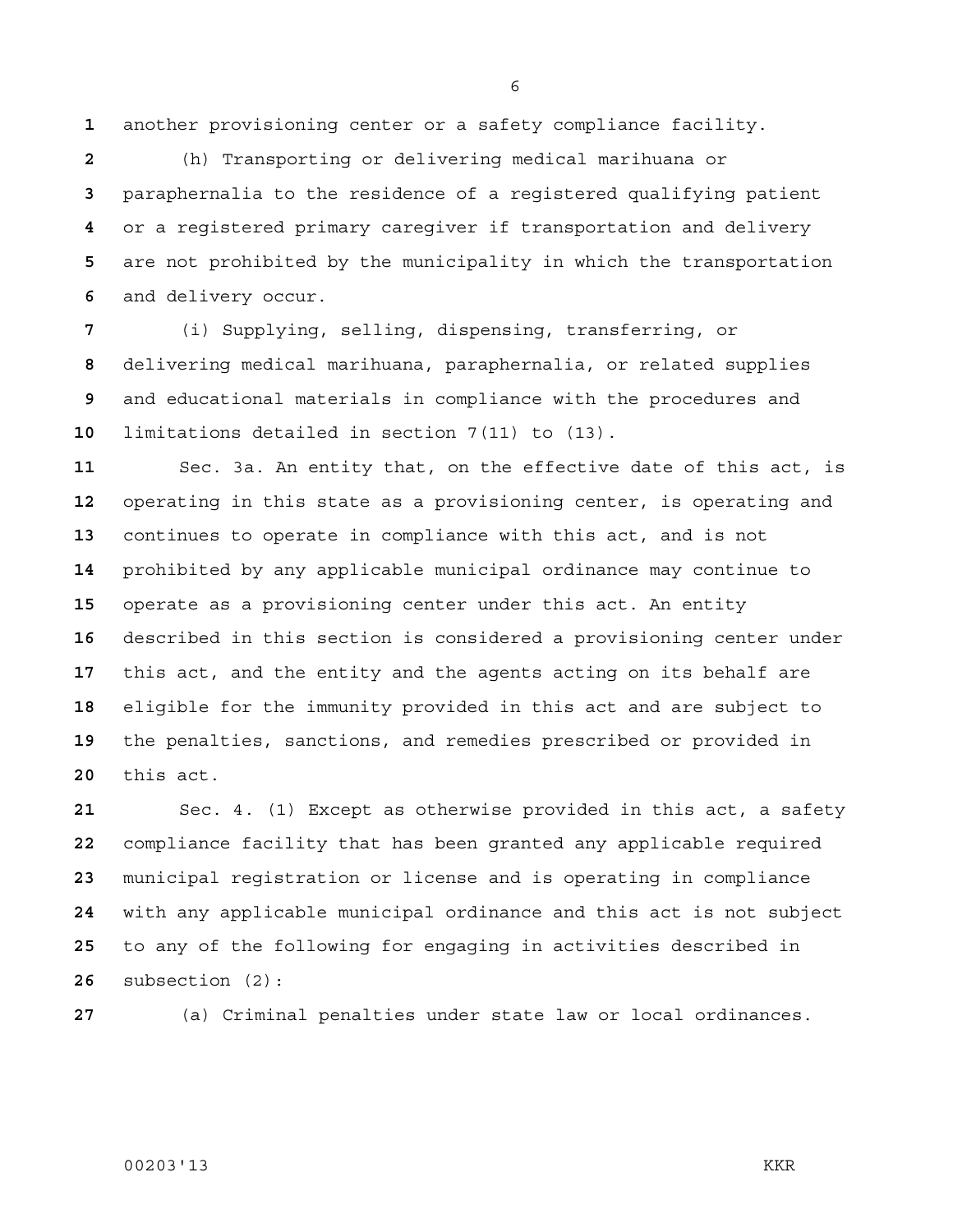(b) State or local civil prosecution.

(c) Search or inspection, except for an inspection authorized by the municipality.

(d) Seizure.

(e) Any sanction, including disciplinary action or denial of a right or privilege, by a business or occupational or professional licensing board or bureau.

(2) Activities that are exempt from regulation and sanction under subsection (1) include all of the following:

(a) Acquiring or possessing medical marihuana obtained from registered qualifying patients, registered primary caregivers, or provisioning centers.

(b) Returning the medical marihuana to the registered qualifying patient, registered primary caregiver, or provisioning center that delivered the medical marihuana to the safety compliance facility.

(c) Transporting medical marihuana to or from a registered qualifying patient, registered primary caregiver, or provisioning center.

(d) Possessing medical marihuana on the safety compliance facility's premises for testing, if the medical marihuana was obtained pursuant to subdivision (a) or (b).

(e) Receiving compensation for actions permitted pursuant to this section and municipal law.

Sec. 5. (1) A municipality may prohibit the operation of provisioning centers or safety compliance facilities within the municipality. A provisioning center is not exempt under section 3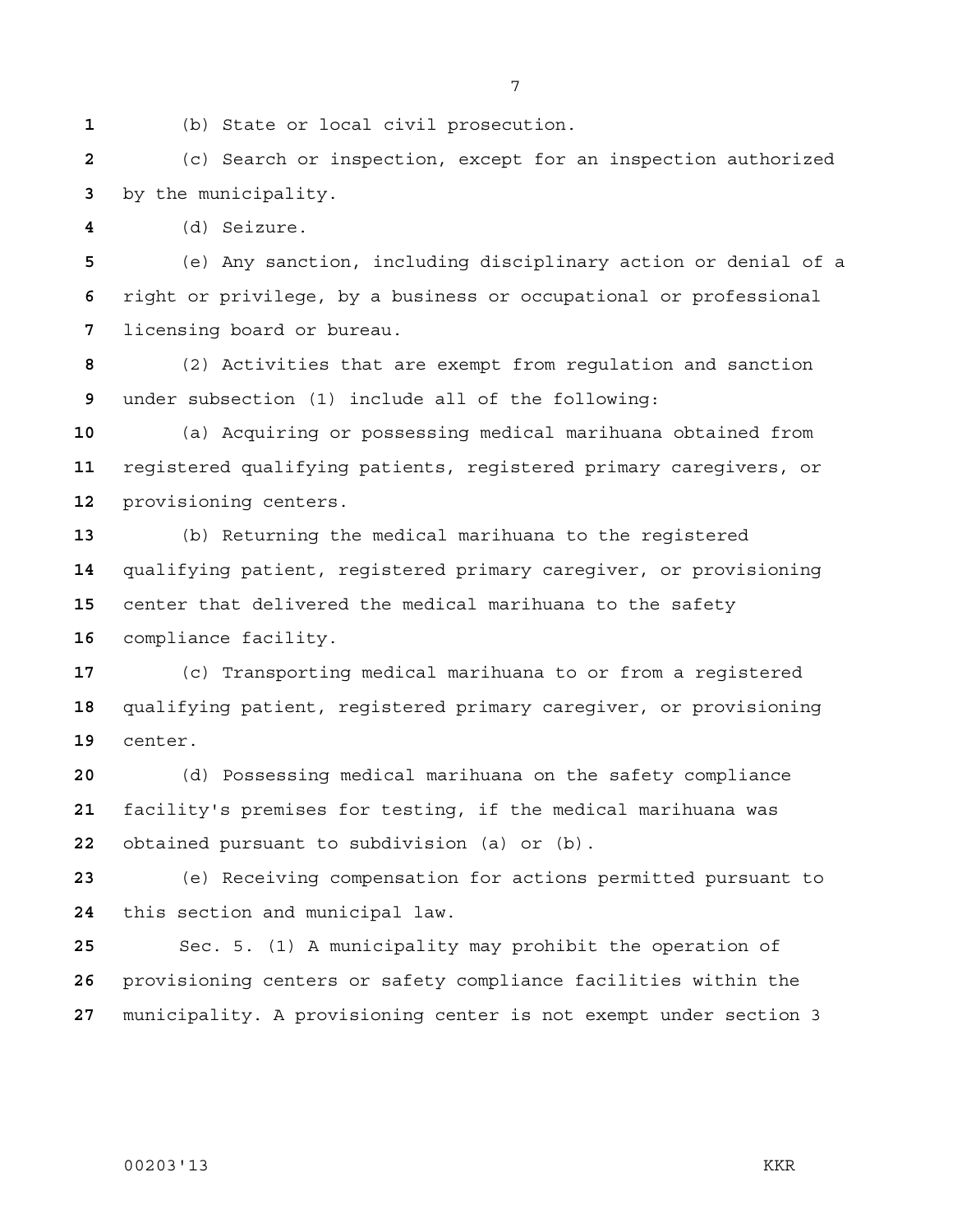from state criminal and civil penalties if it operates in a municipality that prohibits provisioning centers. A safety compliance facility is not exempt under section 4 from state criminal and civil penalties if it operates in a municipality that prohibits safety compliance facilities.

(2) A municipality may enact an ordinance to impose and enforce additional local requirements on provisioning centers or safety compliance facilities. A municipality may require and issue a registration or license to a provisioning center or safety compliance facility and may regulate operations and impose civil or criminal penalties for the violations of the local ordinance. A municipality may charge a registration or licensing fee for a provisioning center or safety compliance facility that does not exceed the costs to the municipality of regulation, licensing, testing, and inspection.

(3) A provisioning center or safety compliance facility located in a municipality that requires a registration or license is exempt under section 3 or 4 from criminal penalties only if the provisioning center or safety compliance facility holds that license or registration.

(4) A municipality may require, as a condition of registration or licensure, that a provisioning center or a safety compliance facility provide results of testing of its medical marihuana and medical marihuana products for quality control, purity, contaminants, or any other analysis to protect the health and safety of registered qualifying patients and to assure compliance with this act and an ordinance adopted by the municipality as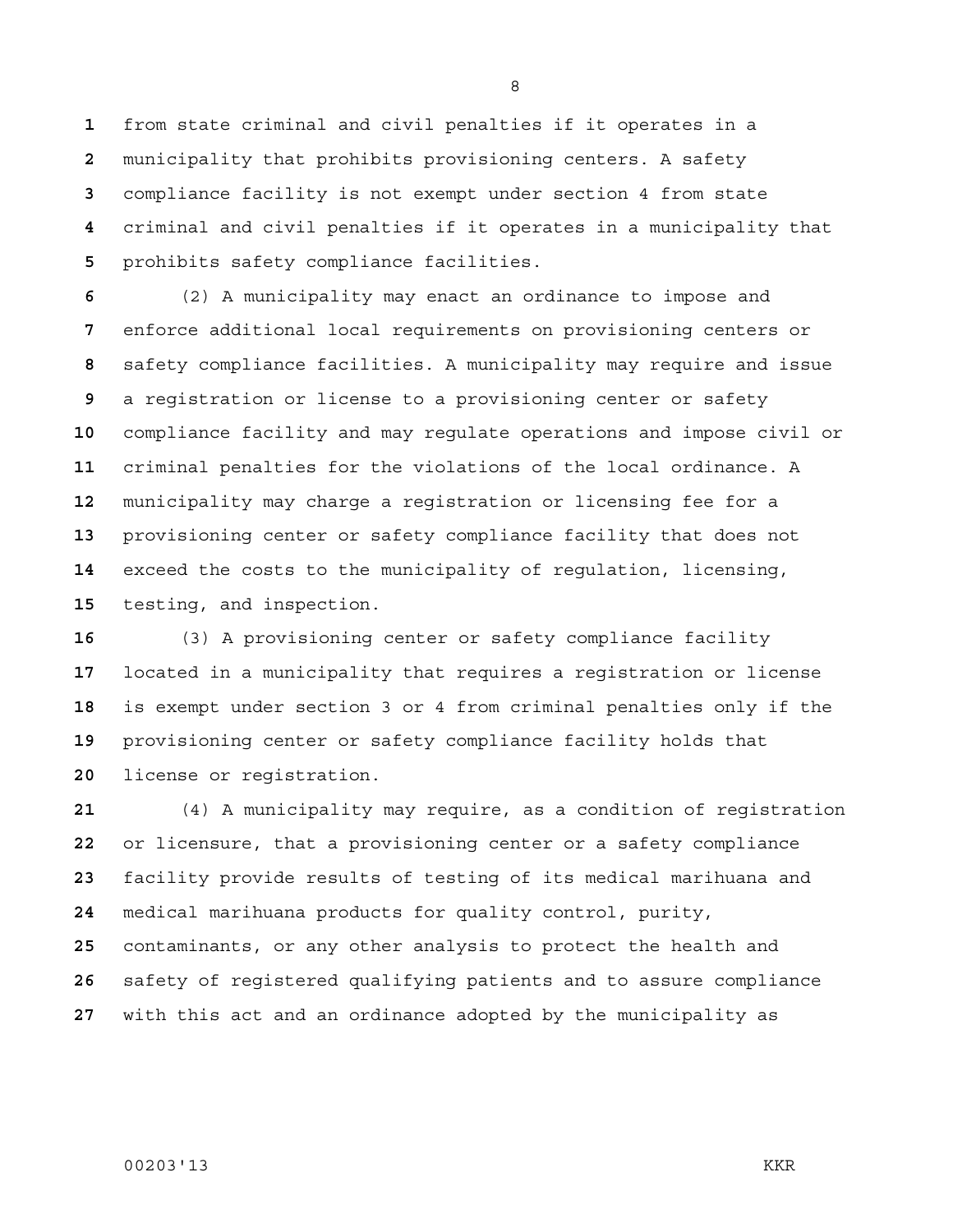described in this section.

Sec. 6. (1) The exemptions for a provisioning center or safety compliance facility under section 3 or 4 apply only if the indicated activities are carried out in compliance with this act. (2) Except for the Michigan medical marihuana act, all other acts and parts of acts inconsistent with this act do not apply to the use of medical marihuana as provided for by this act.

Sec. 7. (1) Unless explicitly allowed by a municipal ordinance that was in effect before the effective date of this act, a provisioning center or a safety compliance facility shall not be located within 1,000 feet of the property line of a preexisting primary or secondary school.

(2) A provisioning center shall not share office space with a physician.

(3) The premises of a provisioning center shall have a security alarm system that is enabled when a provisioning center agent is not present.

(4) A provisioning center shall not sell, transfer, or dispense a marihuana-infused product for use as medical marihuana unless it is labeled with both of the following:

(a) The weight of marihuana contained in the product.

(b) The words "WARNING: This product contains marihuana. For a registered qualifying patient's medical use only." or substantially similar text.

(5) A provisioning center shall not advertise medical marihuana for sale on a billboard, television, or radio. The department of licensing and regulatory affairs may promulgate rules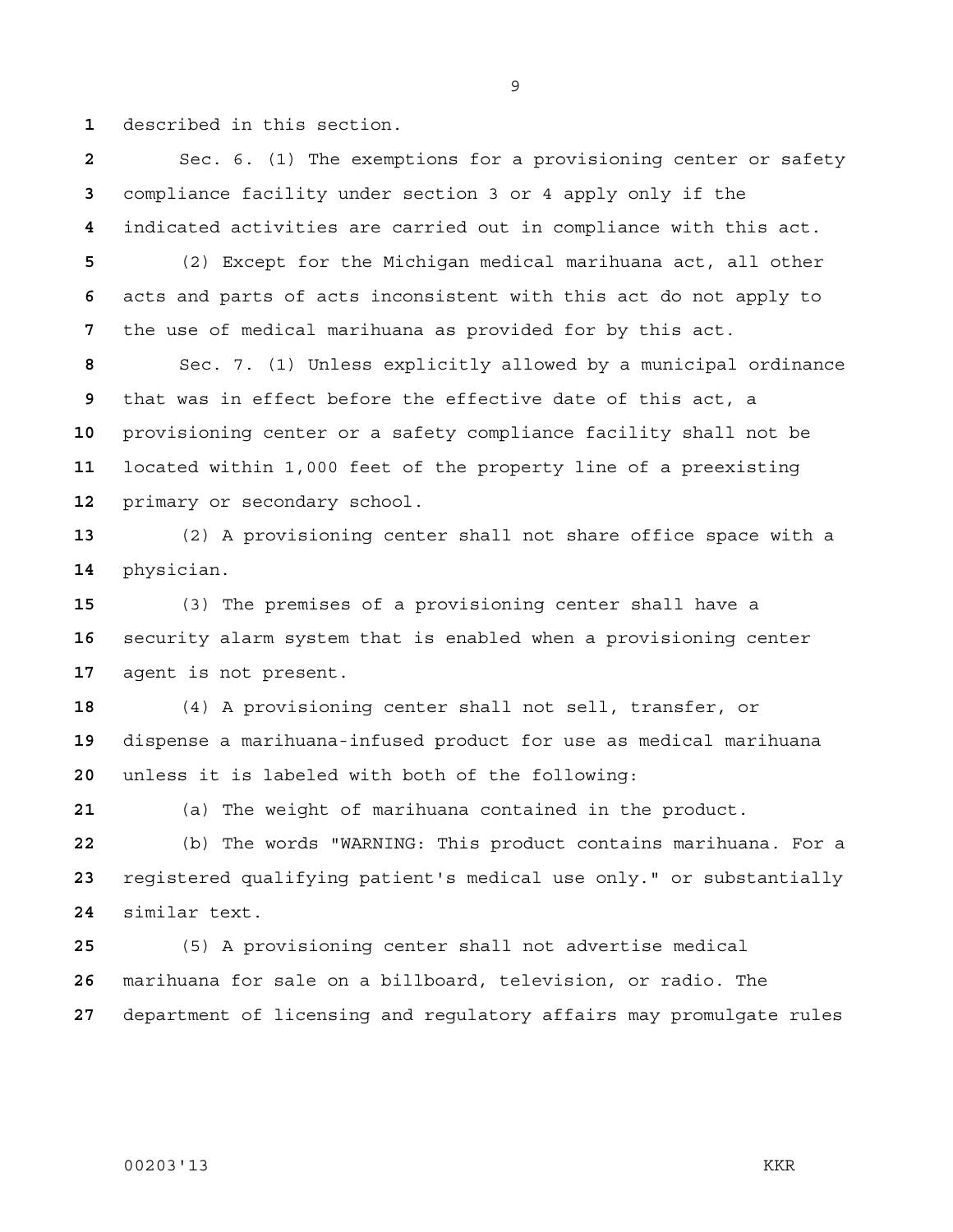restricting advertising of medical marihuana. The rules shall not prohibit appropriate signs on the property of a provisioning center, internet websites for a provisioning center or registered primary caregiver, listings in business directories or telephone books, listings in trade or medical print or online publications, or advertising the sponsorship of health or not-for-profit charity or advocacy events.

(6) A provisioning center or safety compliance facility shall not knowingly employ an individual who has been convicted of an excluded felony offense during the immediately preceding 10-year period or who is under 21 years of age. A provisioning center or safety compliance facility shall perform a background check on an individual before he or she is offered employment to verify that he or she has not been convicted of an excluded felony offense during the immediately preceding 10-year period.

(7) A provisioning center shall maintain records listing each individual employed by the provisioning center, including the beginning employment date and the date a background check was performed.

(8) A provisioning center shall not allow on-site consumption of medical marihuana, except that a provisioning center agent or employee who is a registered qualifying patient may be permitted to use a medical marihuana-infused topical product.

(9) A provisioning center shall not dispense more than 2.5 ounces of useable marihuana in any 10-day period to a registered qualifying patient, directly or through his or her registered primary caregiver.

## 00203'13 KKR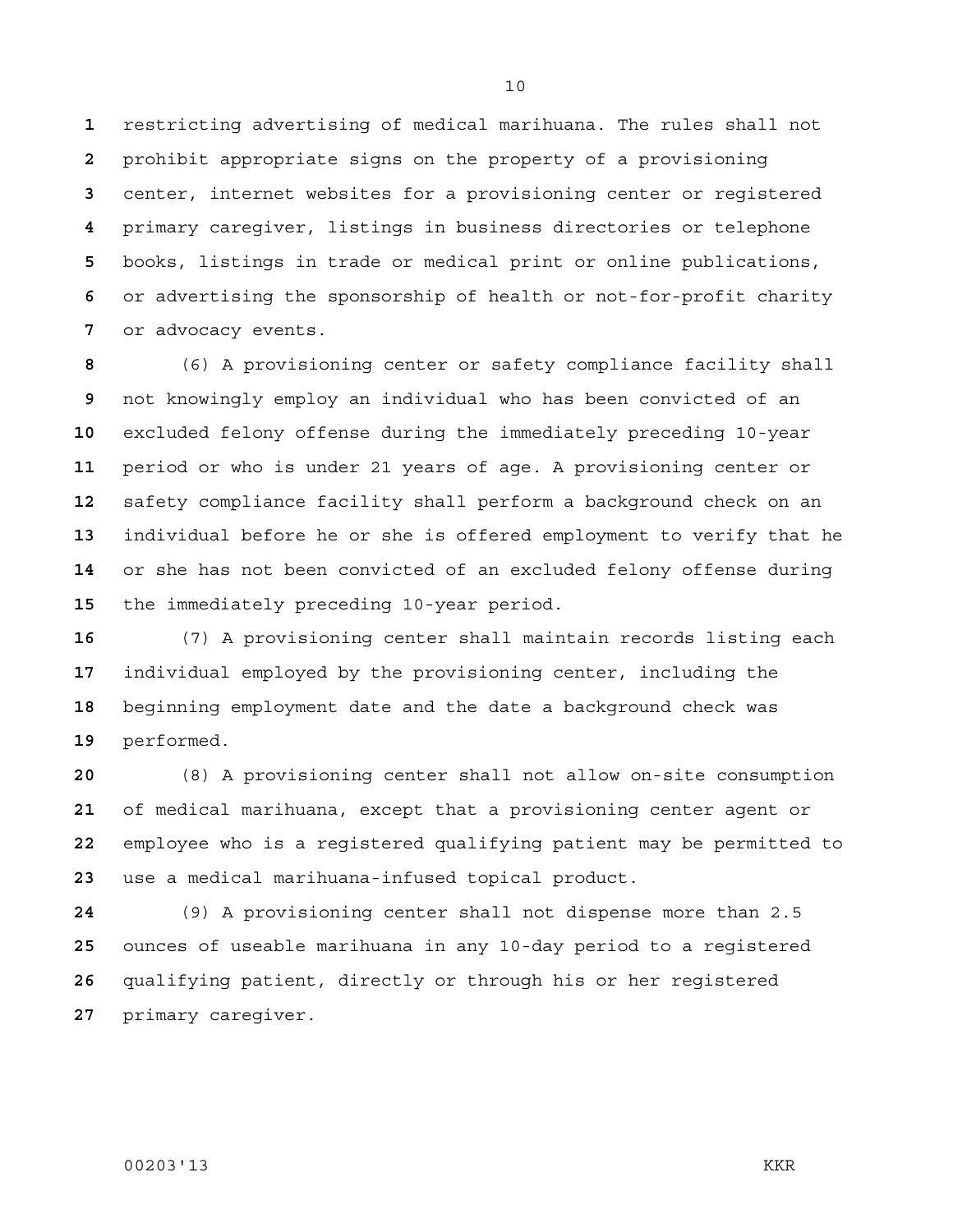(10) A provisioning center shall ensure compliance with the dispensing limit under subsection (9) by maintaining internal, confidential dispensing records that specify the amount of medical marihuana dispensed to each registered qualifying patient and registered primary caregiver and whether it was dispensed directly to the registered qualifying patient or the registered primary caregiver. Each entry shall include the date and time the medical marihuana was dispensed. Entries shall be maintained for at least 90 days. For any registered qualifying patient or registered qualifying caregiver in possession of a registry identification card, a record shall be kept using the patient's or caregiver's registry identification card number instead of the patient's or caregiver's name. Confidential dispensing records under this act are subject to reasonable inspection by a municipal employee authorized to inspect provisioning centers under municipal law to ensure compliance with this act, but may be stored off-site. Confidential dispensing records under this act are exempt from disclosure under the freedom of information act, 1976 PA 442, MCL 15.231 to 15.246. Except as otherwise required by a court order, a provisioning center shall not disclose confidential dispensing records to any person other than a municipal employee performing an inspection in compliance with this subsection or to a provisioning center agent.

(11) A provisioning center agent shall not dispense, transfer, or sell medical marihuana to an individual knowing that the individual is not a registered qualifying patient, registered primary caregiver, or provisioning center agent working on behalf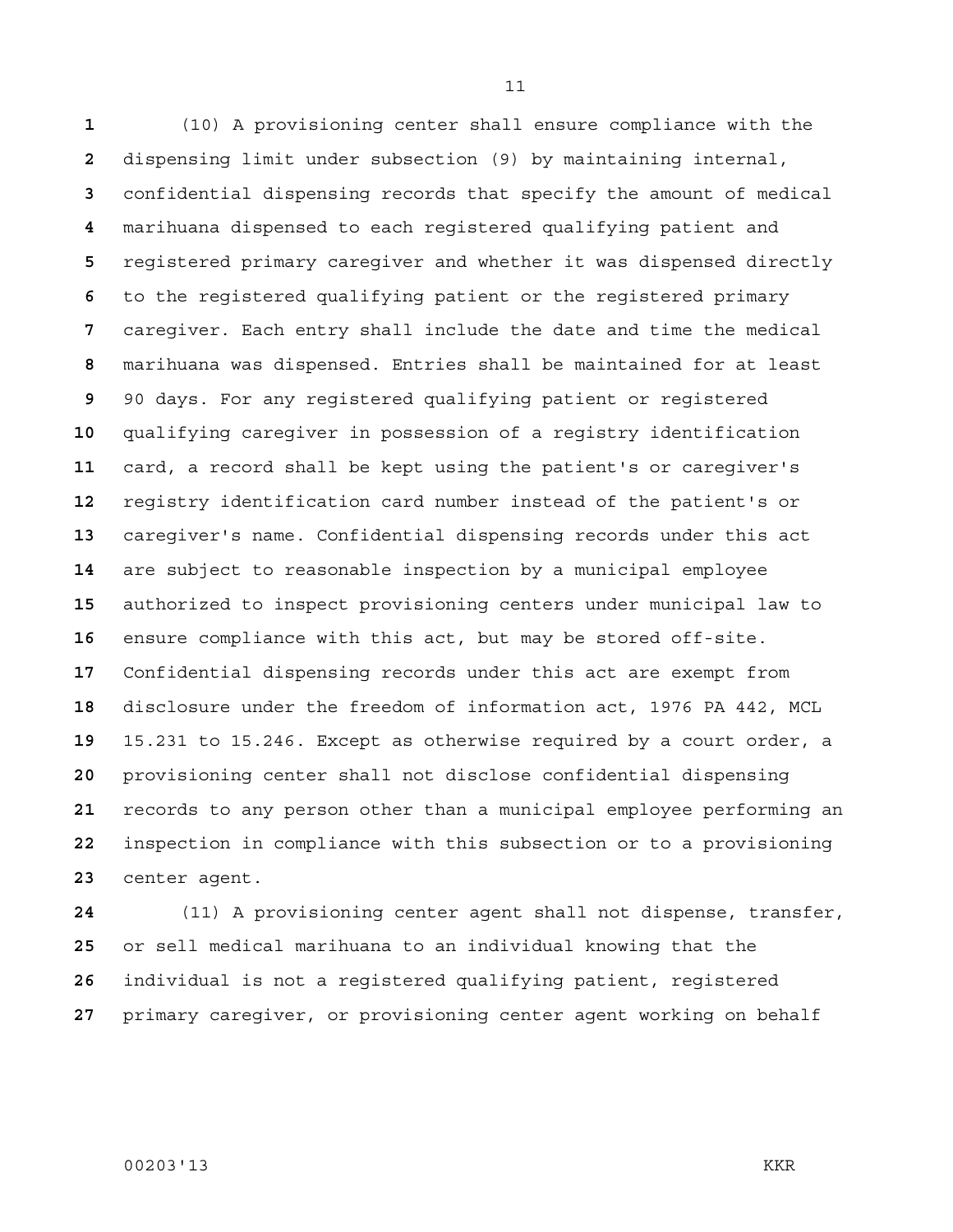of a provisioning center that is not prohibited from operating or obtaining medical marihuana from other provisioning centers under municipal law.

(12) Before medical marihuana is dispensed or sold from a provisioning center, in addition to complying with subsection (13), a provisioning center agent shall do 1 of the following:

(a) Verify that the individual requesting medical marihuana holds what the provisioning center agent reasonably believes to be a valid, unexpired registry identification card.

(b) Require the individual requesting medical marihuana to do all of the following:

(*i*) Certify that he or she is a qualifying patient who submitted a valid, complete application for a registry identification card under the Michigan medical marihuana act at least 20 days earlier.

(*ii*) Certify that, to the best of his or her knowledge, this state has not denied the application described in subparagraph (*i*) or issued a registry identification card.

(*iii*) Present a copy of the completed registry identification card application and proof of receipt by the state department that processes medical marihuana registry identification card applications at least 20 days before the date of the requested sale or transaction.

(c) If the individual requesting medical marihuana indicates that he or she is a provisioning center agent, make a diligent, good-faith effort to verify that the individual is a provisioning center agent for a provisioning center that is allowed to operate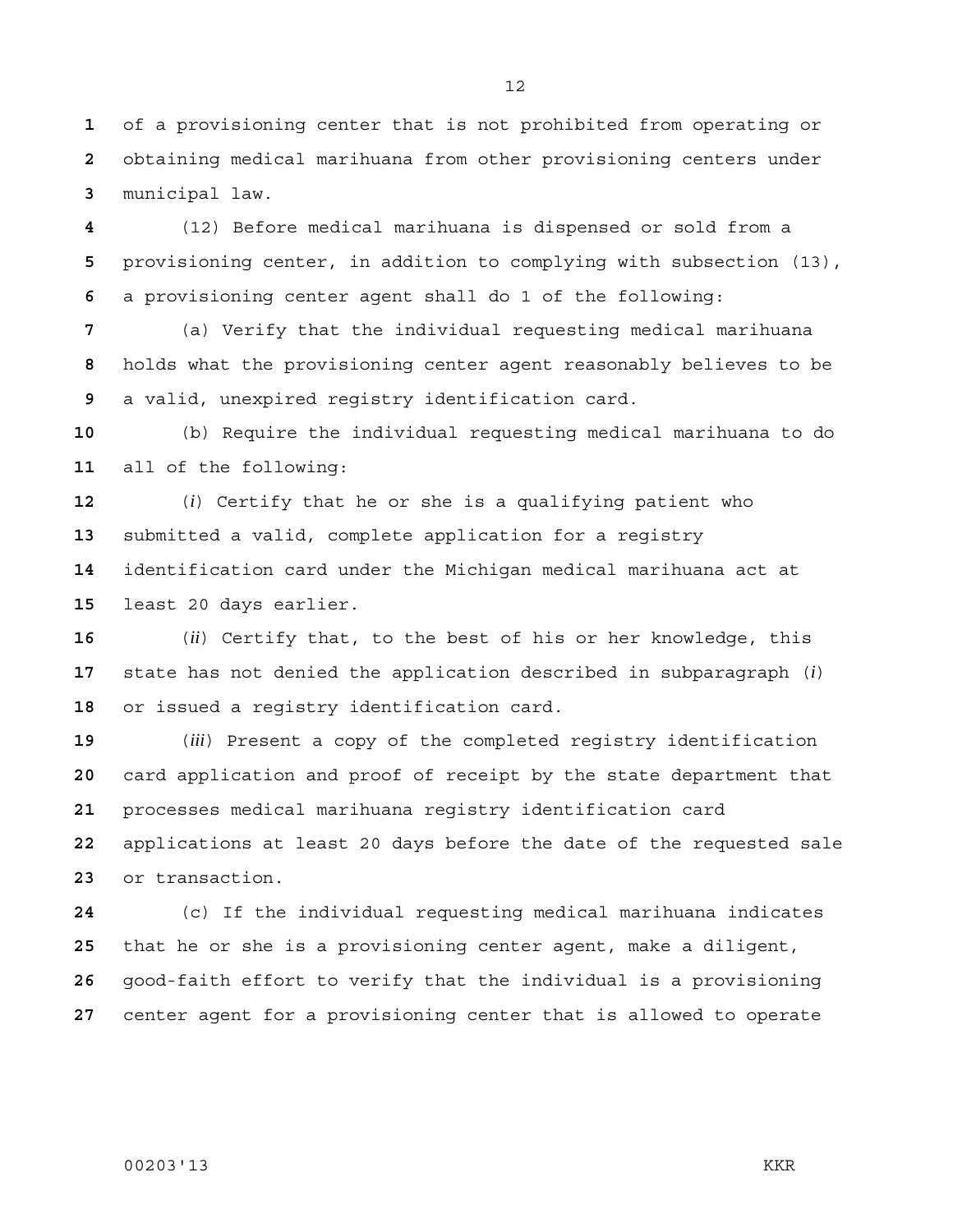by a municipality.

(13) Before medical marihuana is dispensed or sold from a provisioning center, a provisioning center agent shall make a diligent, good-faith effort to determine that the individual named in the registry identification card or other documentation submitted under subsection (12) is the individual seeking to obtain medical marihuana, by examining what the provisioning center agent reasonably believes to be valid government-issued photo identification.

(14) An individual who is under 21 years of age or who has been convicted of an excluded felony offense during the immediately preceding 10-year period shall not serve as a provisioning center agent or safety compliance facility agent. An individual who has not maintained a residence in this state for 2 years or more shall not serve as a principal officer, board member, or operator of a provisioning center or of a safety compliance facility.

(15) A provisioning center agent shall not, for monetary compensation, refer an individual to a physician.

(16) A provisioning center or safety compliance facility shall not permit a physician to advertise in a provisioning center or safety compliance facility or to hold any financial interest in or receive any compensation from the provisioning center or safety compliance facility.

(17) A provisioning center agent or safety compliance facility agent shall not transport or possess medical marihuana on behalf of the provisioning center or safety compliance facility in or upon a motor vehicle or any self-propelled vehicle designed for land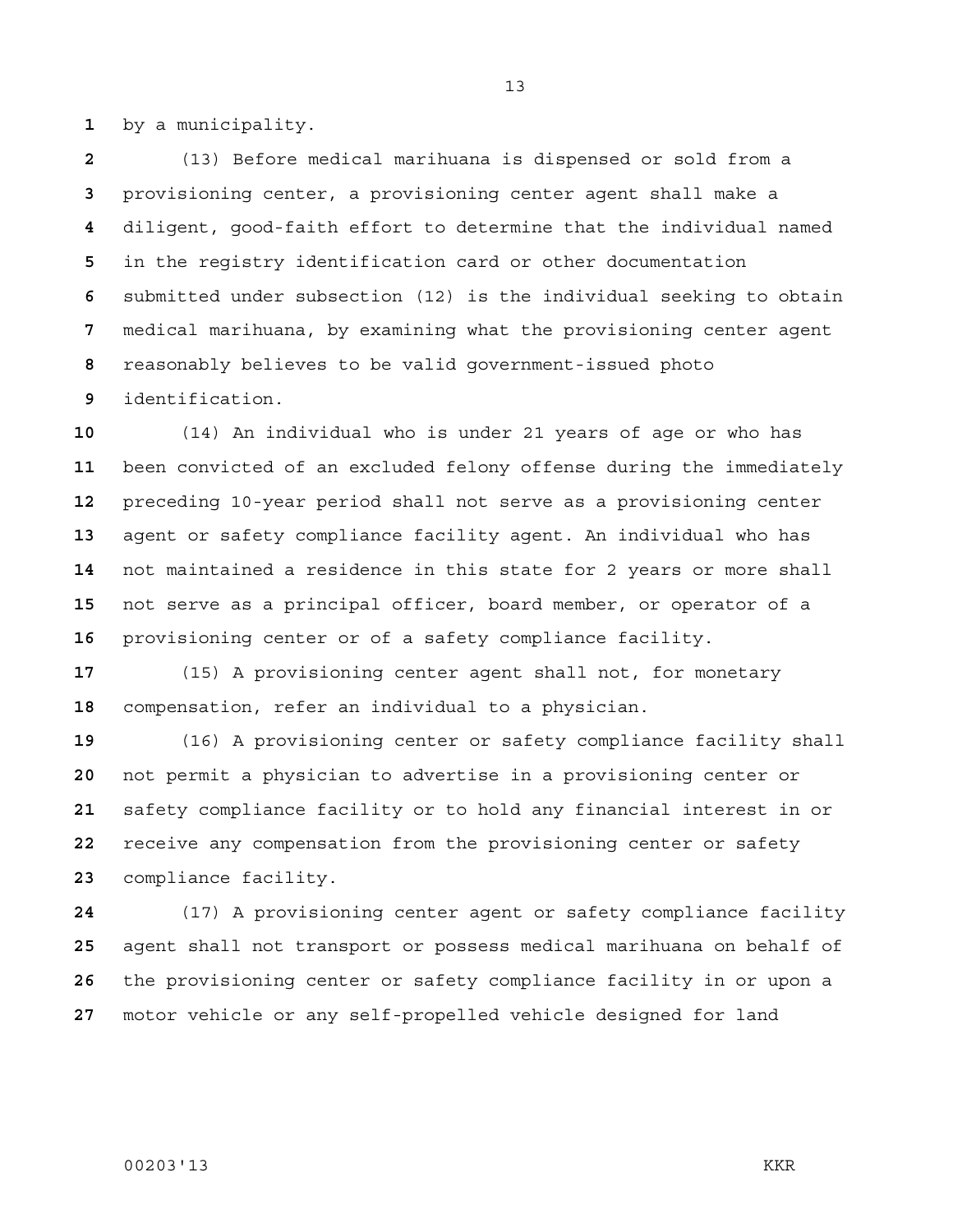travel unless all of the following conditions are met:

(a) The agent possesses a document signed and dated by a manager or operator of the provisioning center or safety compliance facility that employs the agent, stating the agent's name, the date the medical marihuana will be transported, the approximate amount of medical marihuana transported, and the name of the provisioning center or safety compliance facility from which the medical marihuana is being transported.

(b) The medical marihuana is located in 1 or more of the following:

(*i*) An enclosed locked container, such as a safe, briefcase, or other case.

(*ii*) The trunk of the vehicle.

(*iii*) A space that is inaccessible from the passenger compartment of the vehicle.

Sec. 8. (1) A provisioning center that violates section 7(1) or (2) is responsible for a state civil infraction and may be ordered to pay a civil fine of not more than \$5,000.00. A city or county in which the provisioning center or safety compliance facility operates in violation of section 7(1) or (2) may petition the court for an injunction to close the provisioning center or safety compliance facility.

(2) A person who violates section 7(3) to (10), (15), or (16) is responsible for a state civil infraction and may be ordered to pay a civil fine of not more than \$1,000.00.

(3) A person who transfers medical marihuana in violation of section 7(11) to (13) or who works in violation of section 7(14) is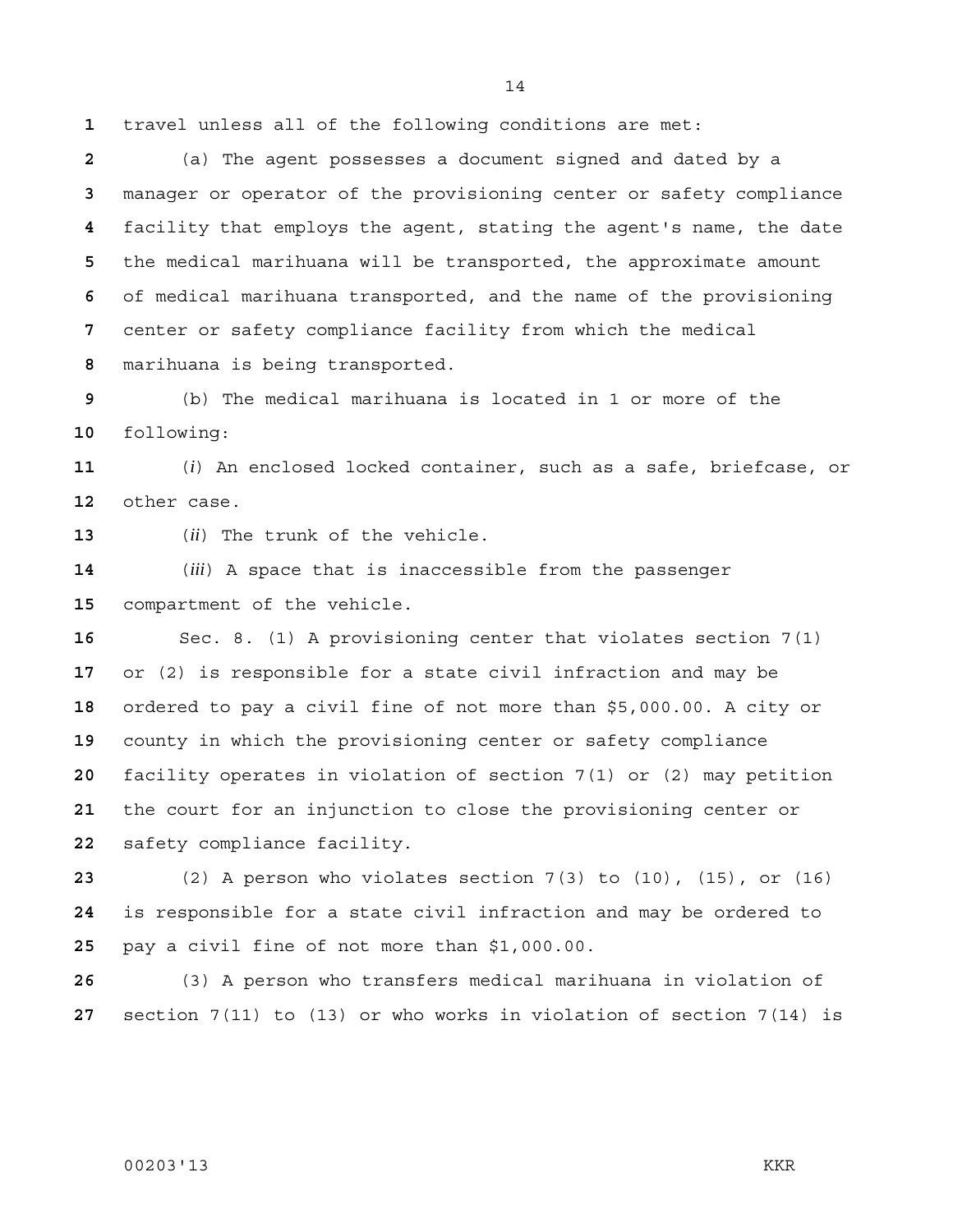not exempt from arrest, prosecution, or criminal or other penalties under section 3 or 4.

(4) A person who violates section 7(17) is guilty of a misdemeanor punishable by imprisonment for not more than 30 days or a fine of not more than \$500.00, or both.

Sec. 9. (1) A municipality may establish procedures to suspend or revoke a registration, license, or other permission to operate if a provisioning center knowingly or negligently allows medical marihuana to be dispensed to an individual who is not a registered qualifying patient or registered primary caregiver or if a provisioning center or safety compliance facility commits multiple or serious violations of this act or local ordinances.

(2) This act does not require the violation of federal law and does not give immunity from prosecution under federal law.

(3) This act does not prevent federal enforcement of federal law.

Sec. 10. (1) Except as otherwise provided in this act, a visiting qualifying patient, registered qualifying patient, or registered primary caregiver who supplies, sells, transfers, or delivers marihuana seeds to a provisioning center that is registered, licensed, or otherwise allowed by the municipality in which it operates in compliance with this act is not subject to any of the following for engaging in that activity:

(a) Criminal penalties under state law or local ordinances.

(b) State or local civil prosecution.

(c) Search or inspection, except for an inspection authorized by the municipality.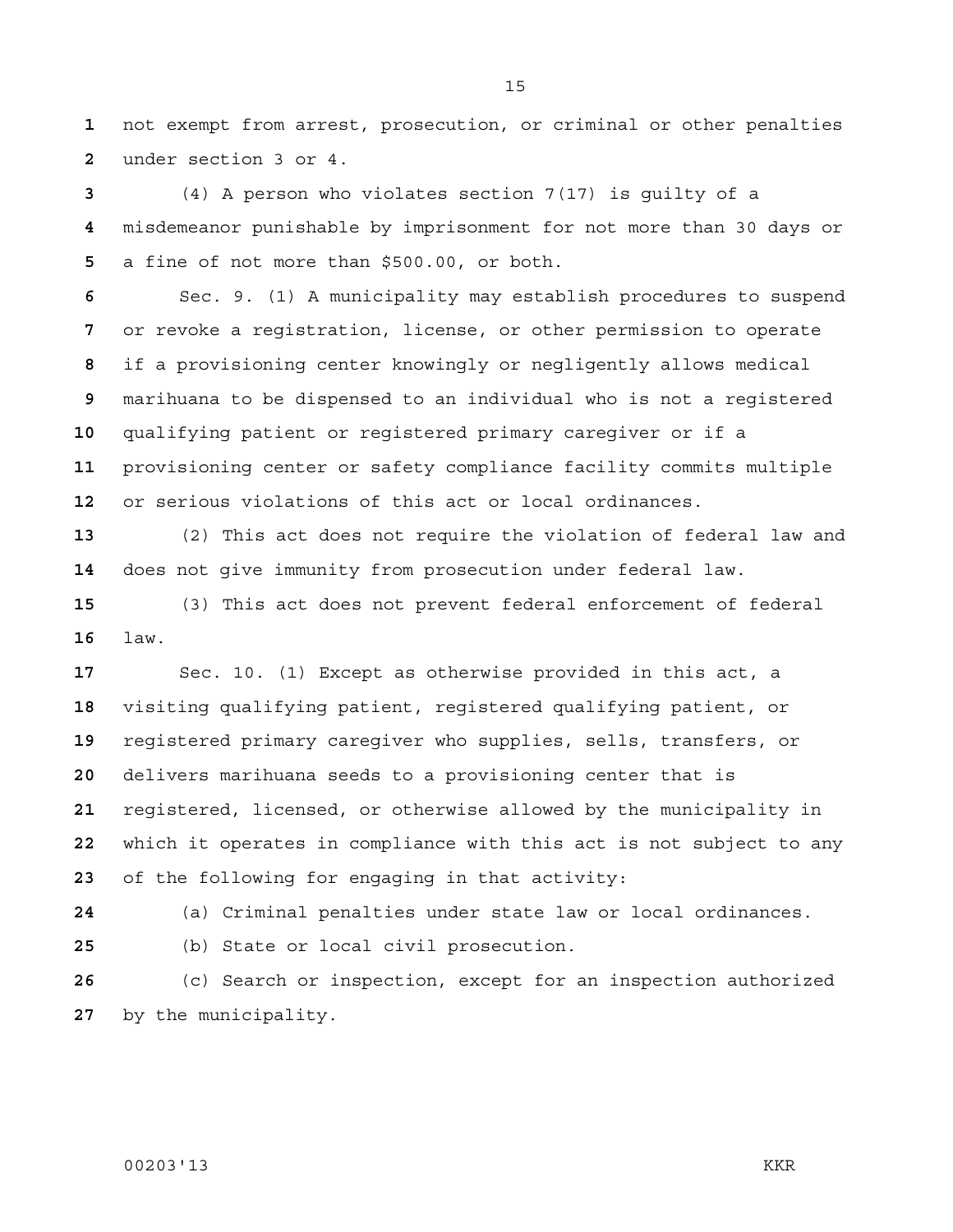(d) Seizure.

(e) Any sanction, including disciplinary action or denial of a right or privilege, by a business or occupational or professional licensing board or bureau.

(2) Except as otherwise provided in this act, a registered qualifying patient is not subject to any of the inspections or sanctions listed in subsection (1)(a) to (e) for any of the following:

(a) Purchasing or acquiring not more than 2.5 ounces of usable marihuana from 1 or more provisioning centers within a 10-day period.

(b) Supplying, selling, transferring, or delivering medical marihuana to a provisioning center that is registered, licensed, or otherwise allowed by the municipality in which it operates if all of the following requirements are met:

(*i*) The medical marihuana was produced by the registered qualifying patient or registered primary caregiver.

(*ii*) The municipality in which the provisioning center operates allows the transfer of medical marihuana from a registered qualifying patient to a provisioning center.

(*iii*) The amount of medical marihuana transferred does not exceed the amount of medical marihuana the registered qualifying patient is allowed to possess under the Michigan medical marihuana act.

(3) Except as otherwise provided in this act, a registered primary caregiver is not subject to any of the inspections or sanctions listed in subsection (1)(a) to (e) for any of the

## 00203'13 KKR